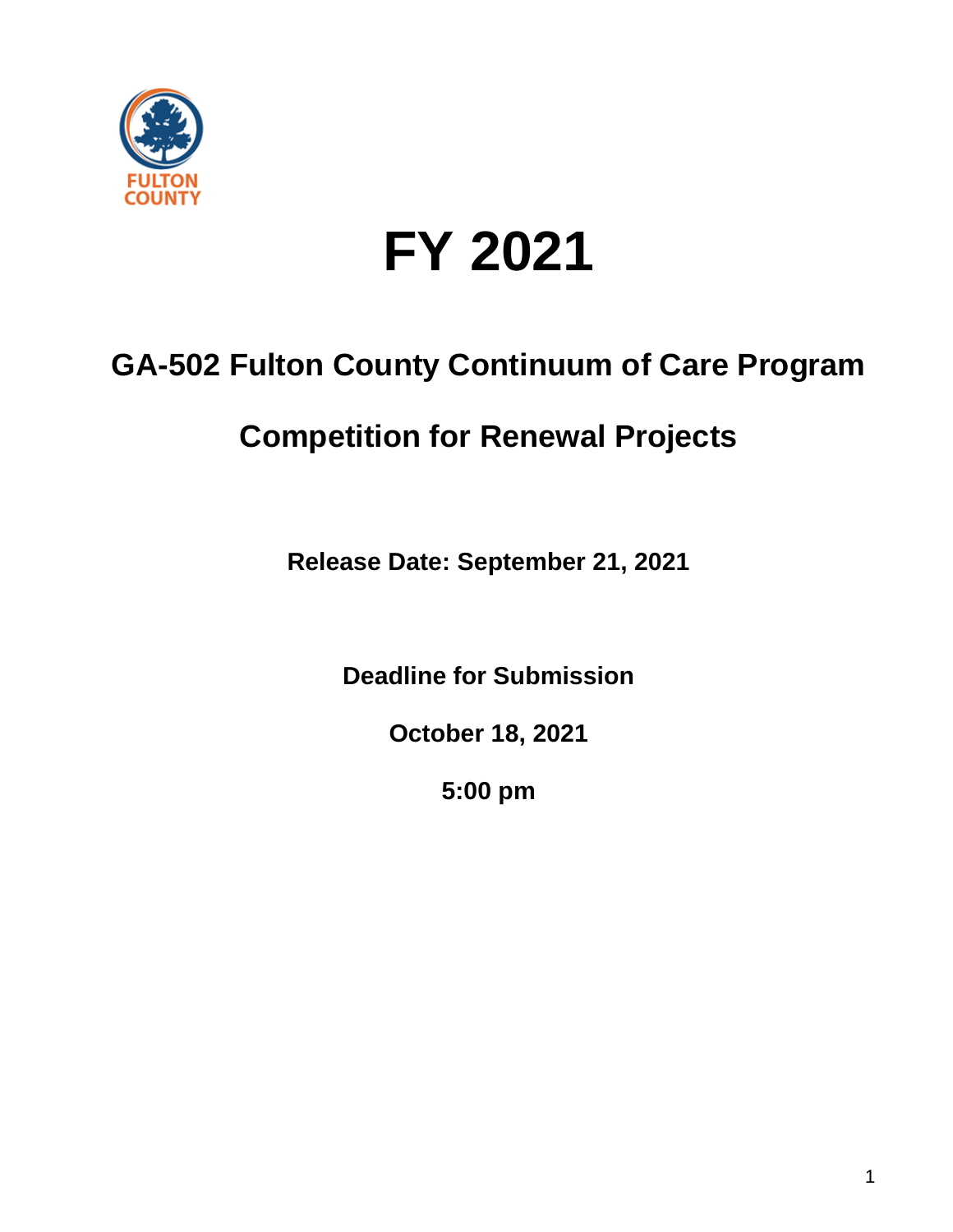# **I. BEFORE YOU BEGIN**

Some of the data information will already be calculated and provided by email to the agencies, along with the APRs that the data was collected from. This should help calculate answers to select questions. Although numbers will be checked, **it will be up to the agencies to confirm that the numbers are correct**.

- 1. Submit complete applications to [Homelessinfo@fultoncountyga.gov.](mailto:Homelessinfo@fultoncountyga.gov) Subject- COC FY21 Renewal
- 2. Complete all project documentation. This will vary from project to project and will not necessarily be limited to, but should include:
- A complete intake package (required);
- House rules and policies(required);
- Client handbook (required);
- Client termination and appeals process(required);
- Client Comment/Suggestion form; (optional)
- Any other project documents; (optional)
- Match letter verification (required)
- A PDF from SAGE of the most recent APR that was submitted for this project; (required)
- A copy of any monitoring letters (with or without concerns or findings) that cover visits that have occurred since July 1, 2019;
- Completed FY21 Fulton County CoC Supplemental Questions located at the end of this application;
- Completed MOU between Fulton County (CoC [Collaborative Applicant\)](https://partnersforhome.org/hud-funding/) and applicant. (See attached). (required)
- 3. **Submitted Applications** will be reviewed by the CoC's Ranking and Review Committee/Peer Reviewers and recommended to the COC Board for inclusion in the CoC application.
- 4. **ACCEPTED APPLICANTS** will complete the HUD project application, with all updated forms, in e-snaps, **no later than November 1, 2021 at noon**. The e-snaps applications is what will be submitted with the CoC Consolidated application to HUD.

Please know that there may be additional information that is requested either after the release of this application or during the review process. It is expected that if additional information is requested, it will be provided in a timely manner. Any other documentation requested in the review process will be used to help clarify your application.

The scoring for the FY21 Fulton County CoC local competition process for CoC Program funding will be data driven. Therefore, some of the questions that allow for narratives may be for informational purposes only. While most projects serve individuals, data for projects serving families will be adjusted, as applicable (since some measures relate to all persons served and others to heads of households).

The submission deadline for all **LOCAL COMPETITION** renewalreview applications, and all required documents, is **October 18, 2021 at noon**. An application may be considered incomplete if it does not include all required documents.

The deadline for **ACCEPTED PROJECT** e-snaps applications, and all required updated attachments is **November 1, 2021 at noon**. An e-snaps application may be considered incomplete if all required attachments.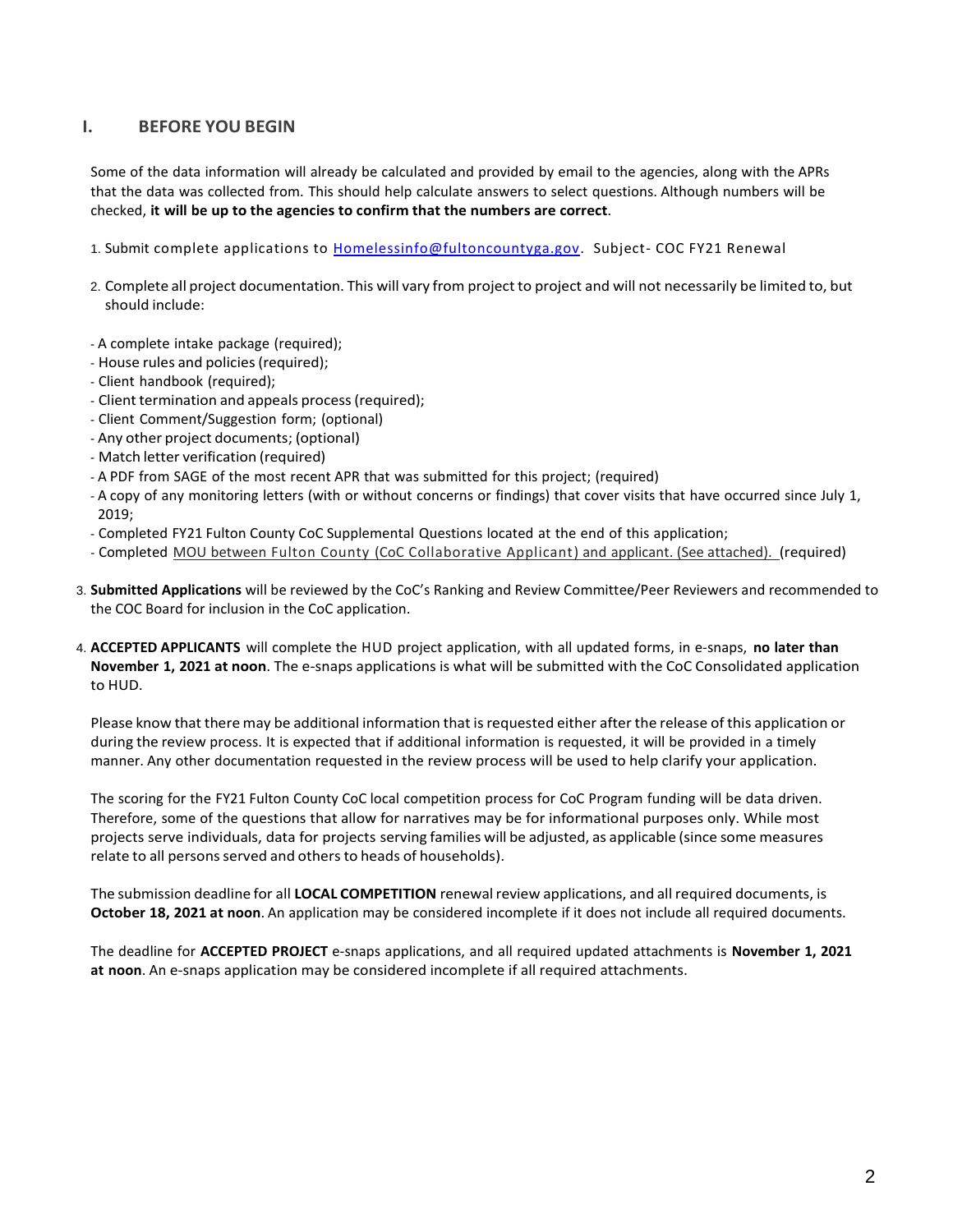# **II. Applicant Information**

1. Name of Organization

#### 2. Organization Type



# 3. Name of Subrecipient/Sponsor Organization (enter N/A if not applicable)

4. Subrecipient/ Sponsor Organization Type (enter N/A if not applicable)  $\ldots$ 

| N/A                                                                      |
|--------------------------------------------------------------------------|
| Nonprofit 501(c)(3)Government<br>Unit<br><b>Public Housing Authority</b> |
|                                                                          |

Other (please specify)

## 5. Contact Person for Application

| Name and Title       |  |
|----------------------|--|
| Phone Number         |  |
| <b>Email Address</b> |  |

#### 6. HUD Project Name

#### 7. Exact HMIS (or equivalent) Project Name

#### 8. DUNS Number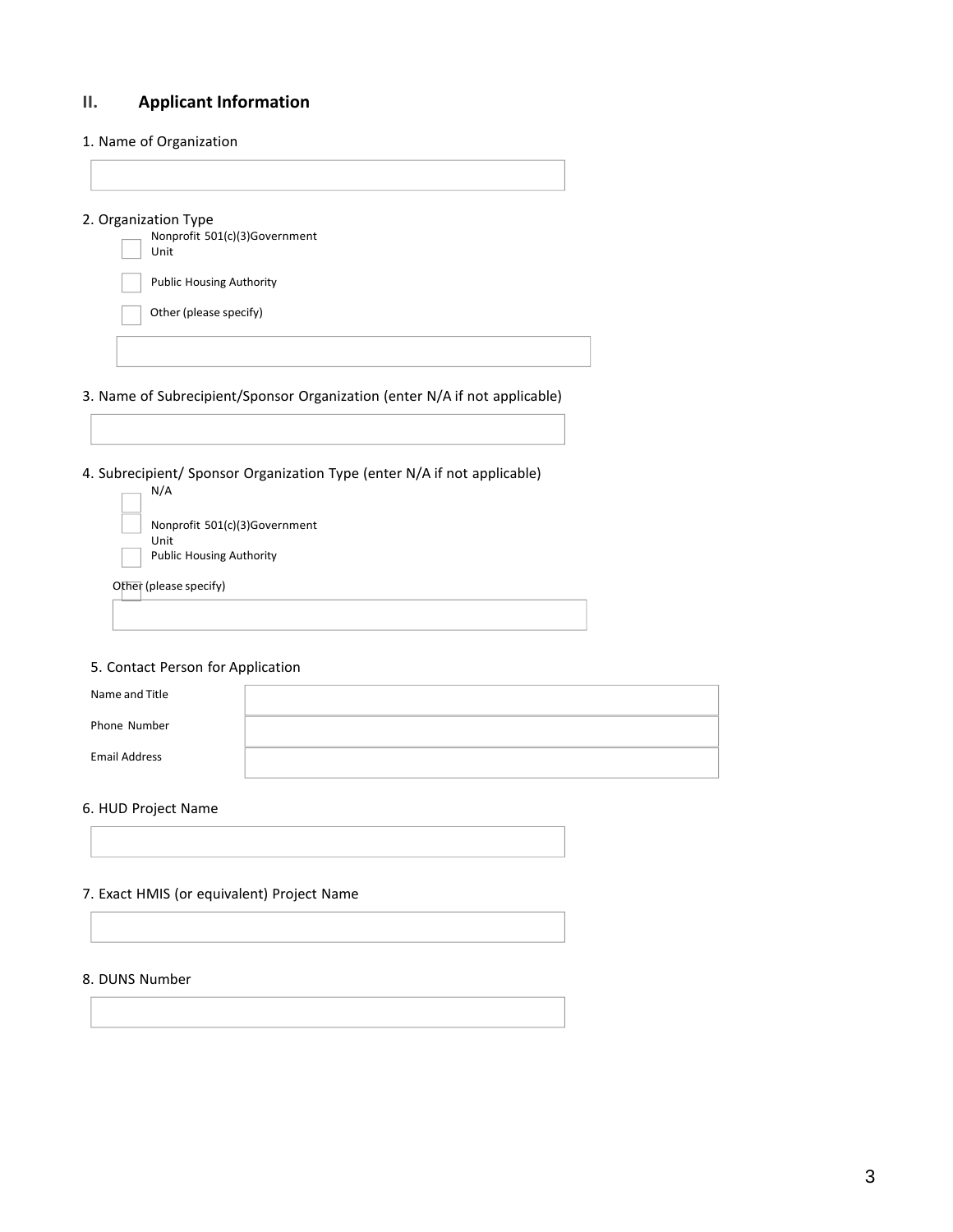#### 9. SAM Registration Expiration Date

|              | 10. HUD Project Type                          |   |                                                   |
|--------------|-----------------------------------------------|---|---------------------------------------------------|
| V            | Permanent Supportive Housing - Scattered Site | V | Permanent Supportive Housing - Project Based      |
| $\checkmark$ | Permanent Supportive Housing - Sponsor Based  | V | Permanent Supportive Housing - Tenant Based Rapid |
| V            | Rehousing                                     |   |                                                   |
| ✓            | Support Services Only - HMIS                  |   |                                                   |
| ✓            | Support Services Only - Coordinated Entry     |   |                                                   |
|              | 11. Total HUD 2021 Funding Request            |   |                                                   |

12. Is this amount less than previous year due to underutilization or underspending?



13. If any funding reductions are proposed (Q12), please explain. If no changes, please enter N/A. (500 characters maximum. **Attach explanation as a separate page, and label it Question 13.)**

14. Please provide a brief, but complete, description that addresses the entire scope of the project. (1,000 characters maximum) **(Attach explanation as a separate page, and label it Question 14.)**

#### **III. PROJECT OVERVIEW AND STRATEGIC ALIGNMENT**

The Fulton County CoC works to align itself with HUD priorities and its five year Consolidated Plan.

While much of the scored information will be taken from project APRs and HMIS, please respond to the questions, addressing the various objectives of the Fulton County CoC. Provide a brief explanation for each of the subparts when requested.

**Please note**: To remain as objective as possible, much of the scoring is based on the data and backup provided. Explanations are for informational purposes only.

For questions that reference project performance, please include the applicable project performance data from the data document that was provided for this project (unless otherwise indicated).

This data was derived from APRs that were pulled from HMIS (or equivalent) covering the periods 07/01/2020 - 06/30/2021. This document was provided to make the application process easier and less onerous on the agencies. Even though this data was checked a few times, please confirm that it is correct.

If your project is newer and does not have one or both of the complete yearsto report on, please note that and explain how the project will meet the objectives when narratives are indicated.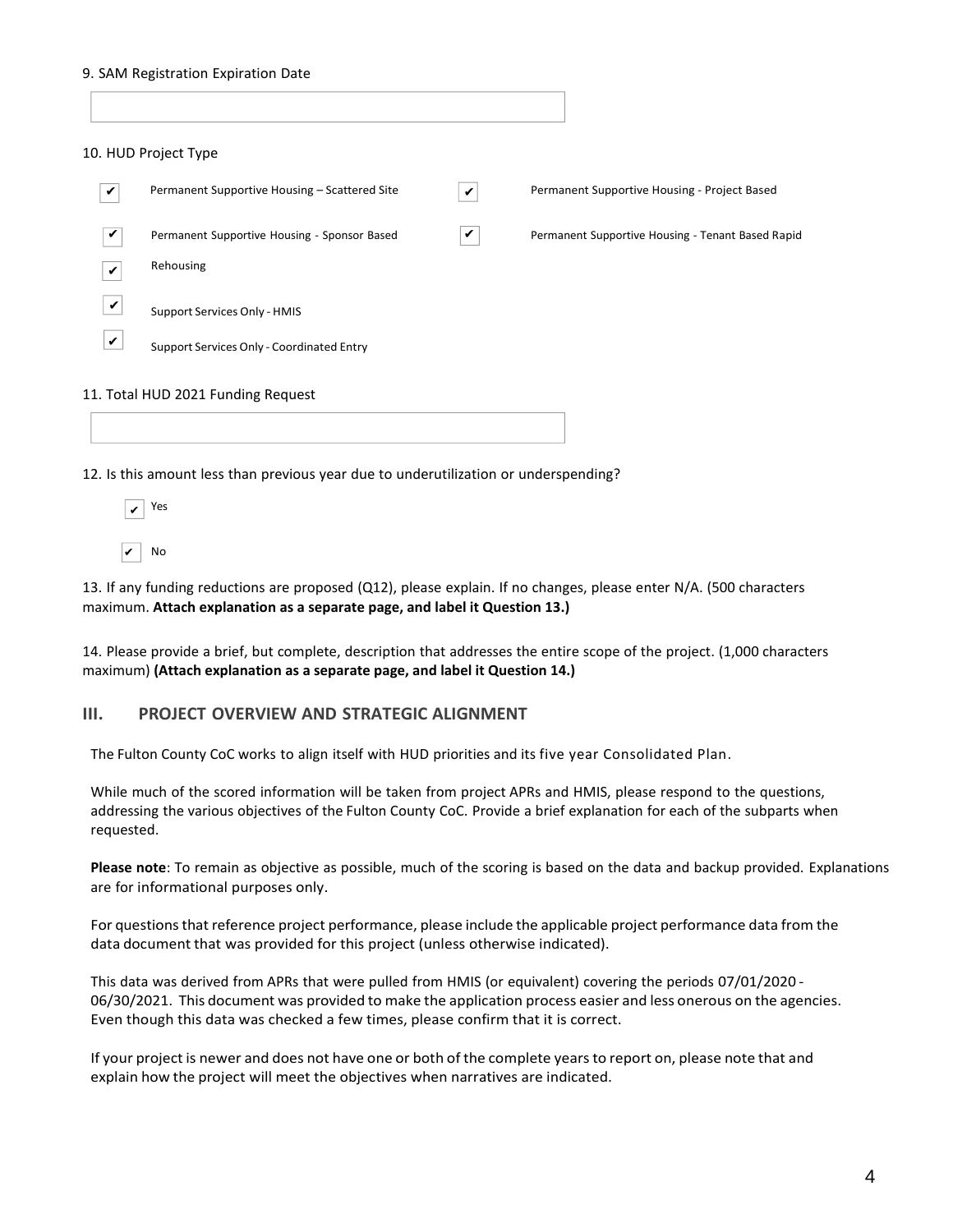# **IV. Program Policies and Procedures - Program Entry and Continued Program Participation**

The Fulton County CoC Coordinated Entry Process prioritizes individuals and families based upon their duration of homelessness, vulnerability factors and barriers to securing and maintaining housing.

CoC-funded projects frequently work with individuals and/or families who have significant barriers to securing and maintaining housing.As such the Fulton County CoC and CoC-funded projects must ensure that our standard of care, program policies and procedures, and portfolio of housing and services options is responsive to those needs. To that end, CoC-funded projects are expected to reduce and remove barriers to accessing services, program acceptance and entry and continued program participation.

Please review and answer the following questions as applicable to the renewal project.

15. Does the project accept 100% of participants from the Coordinated Entry process? (This may be verified.) □ Yes □ No

16. Please briefly explain your response from Q15, especially if the response is no. **(1,000 characters maximum. Attach response as a separate page, and label it Question 16.)**

17. Since July 1, 2020, how many coordinated entry referrals made to this project, were denied admission? Please briefly explain. **(This may be verified. 1,000 characters maximum. Attach response as a separate page, and label it Question 17**)

18. Since July 1, 2020, how many new enrollments *did not* come from coordinated entry? Please briefly explain. **(This may be verified. 1,000 characters maximum. Attach response as a separate page, and label it Question 18.)**

19. If a potential client is referred through the coordinated entry process, which of the following will prohibit this client from being accepted in the project? (Check all that apply. This may be verified.)

| Too little income                                                                  |
|------------------------------------------------------------------------------------|
| Active/history of substance abuse                                                  |
| A criminal record (with the exception of state-mandated restrictions)              |
| History of victimization (i.e. domestic violence, sexual assault, childhood abuse) |
| Gender orientation/identity                                                        |
| None of the above                                                                  |
| Other (please specify)                                                             |
|                                                                                    |

20. Please briefly explain your response from Q19. **(1,000 characters maximum. Attach response as a separate page, and label it Question 20)**

- 21. Which of the following can terminate a participant from the program? (Check all that apply. This may be verified.) Failure to participate in supportive services
	- Failure to make progress on a service plan
	- Loss of income orfailure to improve income

Any other activity not covered in a lease agreement typically found for unassisted personsin the project's geographic area

Failure to pay rent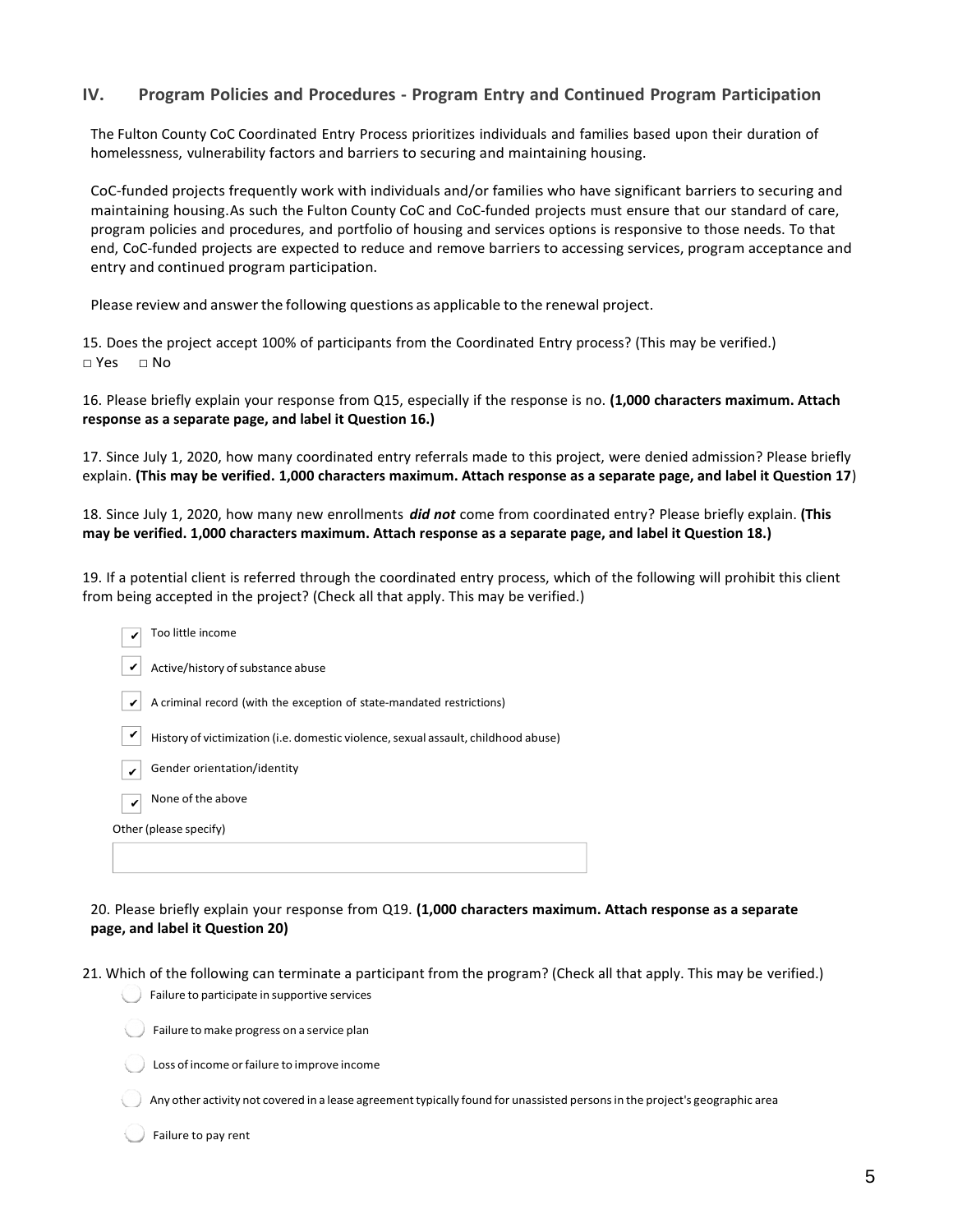

Other (please specify)

22. Please briefly explain your response from Q21. **(1,000 characters maximum. Attach response as a separate page, and label it Question 22.)**

23. Does the project use a harm-reduction model for drugs and/or alcohol use? (This may be verified.)

Yes

No

24. If your response to Q23 was yes, please provide **a specific example** (*without identifying anyone*) illustrating a time when a harm-reduction model was used. If your response to Q23 was no, please explain why not. **(1000 characters maximum. Attach response as a separate page, and label it Question 24)**

25. Does the project have specific policies and procedures that work to prevent eviction or lease violations? (This may be verified.)

| Yes (please attach document and label it Question 25.) |
|--------------------------------------------------------|
| No                                                     |

26. Please briefly explain your response to Q25. **(1,000 characters maximum. Attach response as a separate page, and label Question 26)**

27. Since July 1, 2020, how many households have been evicted/terminated from this project? Please explain. (This may be verified. **(1,000 characters maximum. Attach response as a separate page, and label Question 27)**

28. Please indicate which of the following are required for clients to move into this project. (Check all that apply. This may be verified.)

| Current employment or other income                                                                                         |  |  |
|----------------------------------------------------------------------------------------------------------------------------|--|--|
| State-issued identification                                                                                                |  |  |
| No presenting symptoms of mental illness                                                                                   |  |  |
| No presenting evidence of substance use (sobriety)                                                                         |  |  |
| Specific disabling condition (i.e. mental health, substance abuse, HIV/AIDS)                                               |  |  |
| <b>Medication compliance</b>                                                                                               |  |  |
| Order of protection, police involvement or specified time separated from abuser for victims/survivors of domestic violence |  |  |
| None of the above                                                                                                          |  |  |
| Other (please specify)                                                                                                     |  |  |
|                                                                                                                            |  |  |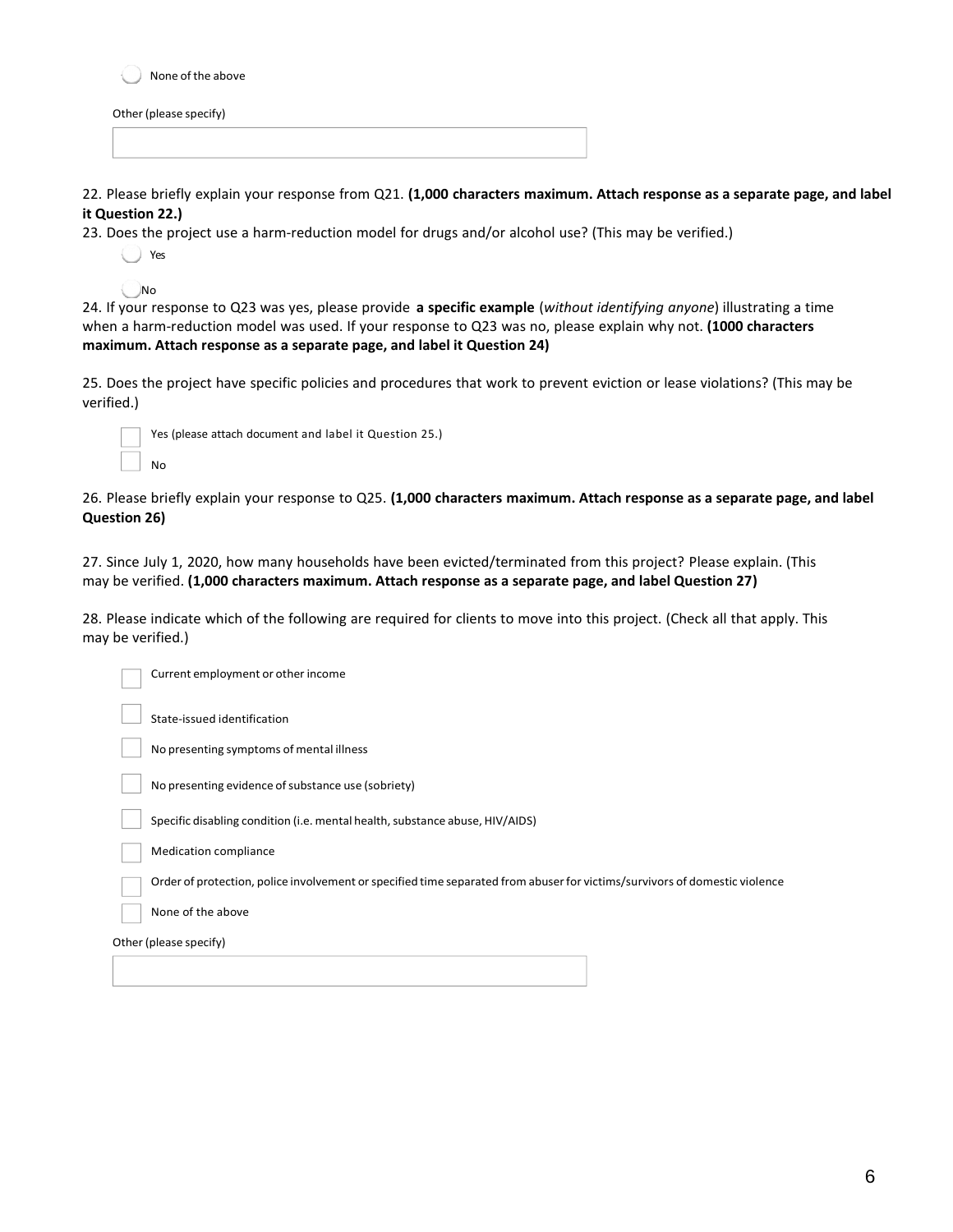29. Please briefly explain your response from Q28. Provide a description and explanation for each of the program requirements as selected above. The description should include the reasons for any of the selection program requirements.**(1,000 characters maximum. Attach response as a separate page, and label it Question 29)**

# **V. Populations and Subpopulations**

For all questions that refer to data from APRs, use the APR documents that were provided specific to this project.

#### 30. Populations Served (Check all that apply.)

| Adult households without children (individuals and couples aged 25 and older, with no children) |
|-------------------------------------------------------------------------------------------------|
| Adult households with children (individuals and couples aged 25 and older, with children)       |
| Youth households without children (individuals and couples aged 18-24, with no children)        |
| Youth households with children (individuals and couples aged 18-24, with children)              |
| Unaccompanied youth under age 18                                                                |
| 31. Total persons served from July 1, 2020 - June 30, 2021. (Project Data Document Q1           |

32. What is the percentage of clients served from each of the subpopulation below? (July 1, 2020 – June 30, 2021 - Project Data Document)

| Mental health problems         |  |  |
|--------------------------------|--|--|
| Alcohol abuse                  |  |  |
| Drug abuse                     |  |  |
| Both alcohol and drug<br>abuse |  |  |
| Chronic health condition       |  |  |
| HIV/AIDS                       |  |  |
| Developmental disability       |  |  |
| Physical disability            |  |  |
| Fleeing domestic violence      |  |  |
| Veterans                       |  |  |
| Chronically homeless           |  |  |
| Youth households               |  |  |
| Zero cash income entry         |  |  |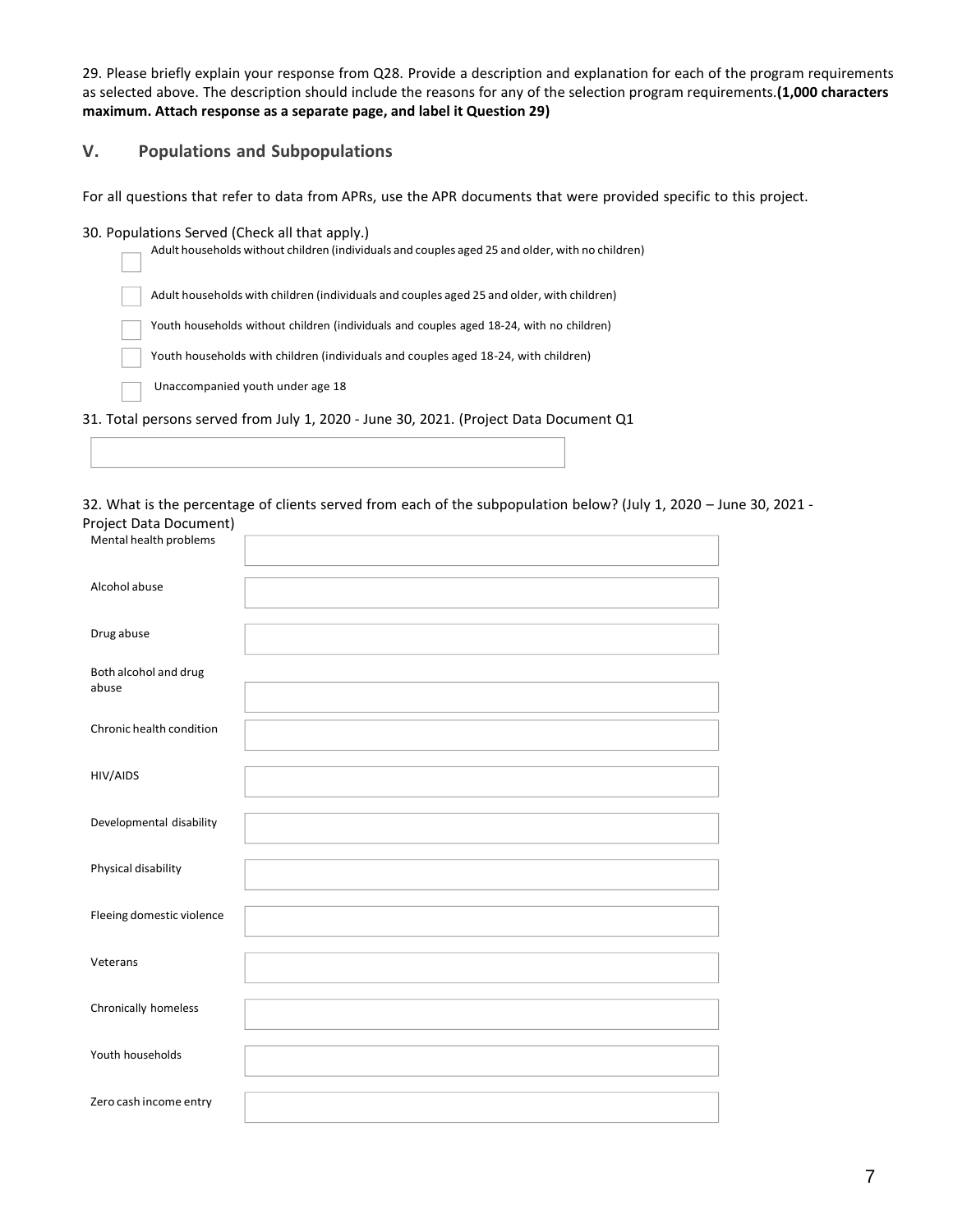# **VI. Housing Stability**

For all questions that refer to data from APRs, use the APR documents that were provided specific to this project.

33. What is the percent of exiting persons who exited to permanent housing?

| a. July 1, 2020 through |  |
|-------------------------|--|
| June 30, 2021 - Project |  |
| Data Document Q18       |  |

34. Please explain any decreases from last year. Whether there is a decrease or not, how will your agency plan to continue to improve the permanent housing placements for exiting project participants? **(1,000 characters maximum. Attach response as a separate page, and label it Question 34)**

35. What is the percent of persons who maintained or obtained permanent housing?

| a. July 1, 2020 through |  |
|-------------------------|--|
| June 30, 2021 - Project |  |
| Data Document Q24       |  |

36. Please explain any decreases from last year. Whether there is a decrease or not, how will your agency plan to continue to improve housing stability for project participants? **(1,000 characters maximum. Attach response as a separate page, and label it Question 36.)**

#### **VII. Project Participant Income**

For all questions that refer to data from APRs, use the APR documents that were provided specific to this project.

37. What is the percent of participants who gained or increased earned income from entry to latest status/exit?

| a. July 1, 2020 through |  |
|-------------------------|--|
| June 30, 2021 - Project |  |
| Data Document Q28       |  |

38. What is the percent of participants with cash income other than employment from entry to latest status/exit?

| a. July 1, 2020 through |  |
|-------------------------|--|
|                         |  |
| June 30, 2021 - Project |  |
|                         |  |
| Data Document Q30       |  |
|                         |  |

39. Please explain any decreases from last year. Whether there is a decrease or not, how will your agency plan to continue to improve income for project participants? **(1,000 characters maximum. Attach response as a separate page, and label it Question 39.)**

#### **VIII. Mainstream (non-cash) Benefits**

For all questions that refer to data from APRs, use the APR documents that were provided specific to this project.

40. What is the percent of clients with 1+ source of income at annual assessment/exit?

| a. July 1, 2020 through |  |
|-------------------------|--|
| June 30, 2021 - Project |  |
| Data Document Q34       |  |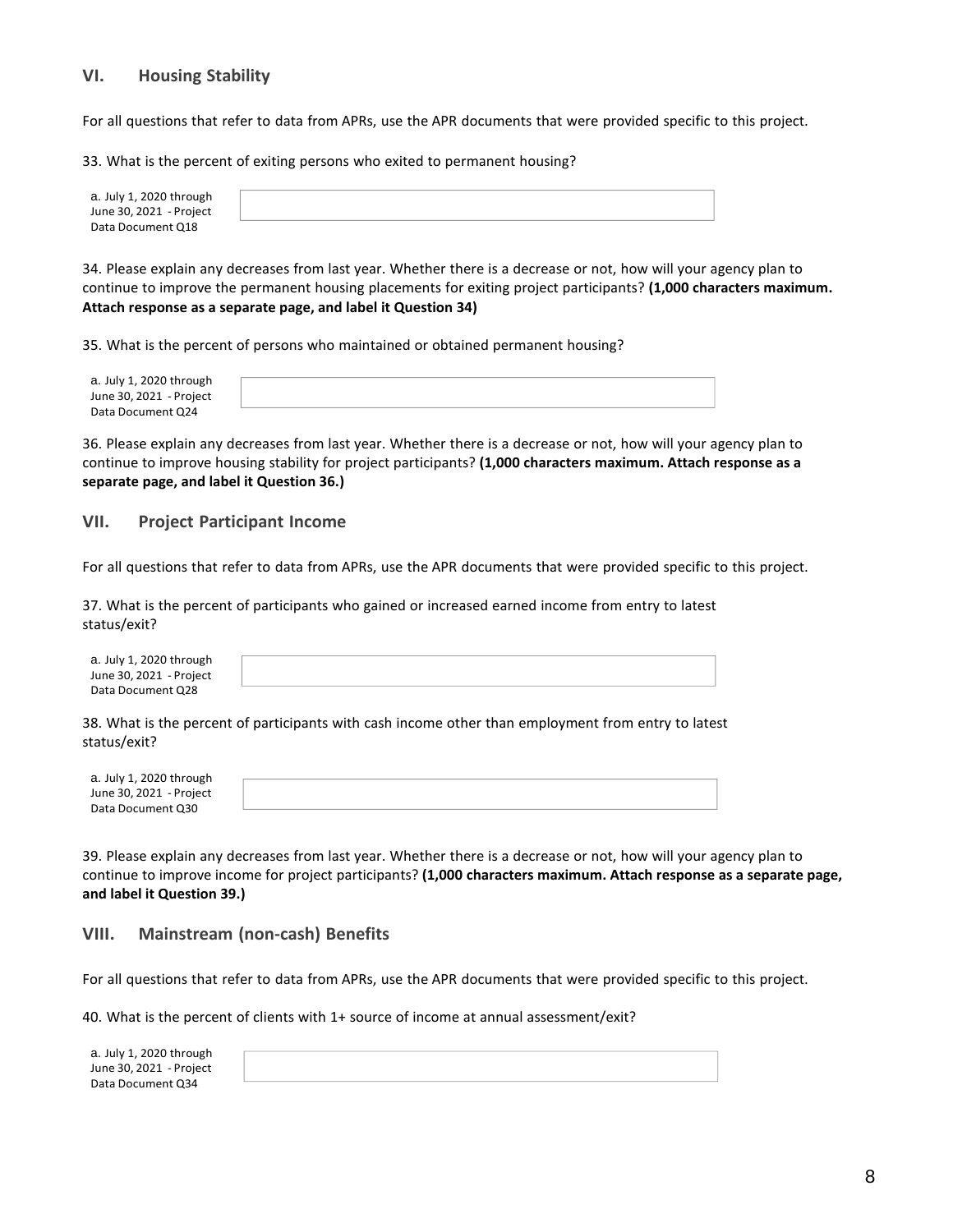41. Please explain any decreases from last year. Whether there is a decrease or not, how will your agency plan to continue to increase the percentage of project participant who access mainstream benefits? **(1,000 characters maximum. Attach response as a separate page and label it Question 41)**

42. What is the percent of clients with health insurance? (2020-2021)

| through June 30, 2021 -<br><b>Project Data Document</b> | a. STAYERS July 1, 2020 |  |  |
|---------------------------------------------------------|-------------------------|--|--|
|                                                         |                         |  |  |
|                                                         |                         |  |  |
| Q40                                                     |                         |  |  |

43. What is the percent of clients with health insurance? (2019-2020)

| a. STAYERS July 1, 2019      |  |
|------------------------------|--|
| through June 30, 2020 -      |  |
| <b>Project Data Document</b> |  |
| Q46                          |  |

44. Please explain any decreases from last year. Whether there is a decrease or not, how will your agency plan to continue to increase the percentage of project participant who access health insurance? (1,000 characters maximum)

#### **IX. Utilization Rate/Move-In Time**

For all questions that refer to data from APRs, use the APR documents that were provided specific to this project.

45. What is the average (percentage) utilization rate for PSH only? This is for informational purposes and will not be scored.

| a. July 1, 2020 through |  |
|-------------------------|--|
| June 30, 2021 - Project |  |
| Data Document Q52       |  |

46. What is the average length of time between the Project Start Date and Project Move-In Date? This is for informational purposes and will not be scored.

| a. July 1, 2020 through |  |
|-------------------------|--|
| June 30, 2021 - Project |  |
| Data Document Q56       |  |

47. Please explain any utilization rate (PSH) decreases *and* length of time to move-in increases from last year. How will your agency plan to continue to improve this measure? **(1,000 characters maximum. Attach response as a separate page, and label it Question 47)**

#### **X. Spend Down and Cost Efficiency**

Please note, for this section, the math for Q57 - Q62 was not calculated, as these questions refer to the most recently completed grant year. You will need to run a test APR from SAGE and refer to that document to get the numbers necessary. Please also attach a PDF of that SAGE APR at the end of this application.

48. Expended Funding for Current Contract.

| a. Start and end date of<br>this current HUD award. |  |
|-----------------------------------------------------|--|
| b. Total amount of award.                           |  |
|                                                     |  |
| c. Total amount of funds                            |  |
| not yet drawn down.                                 |  |

49. Do you anticipate you will have unspent funds at the expiration date of this current contract? □ Yes □ No

50. If yes, how much? Please explain the reason for the unexpended funds. **(Attach explanation as a separate page, and label**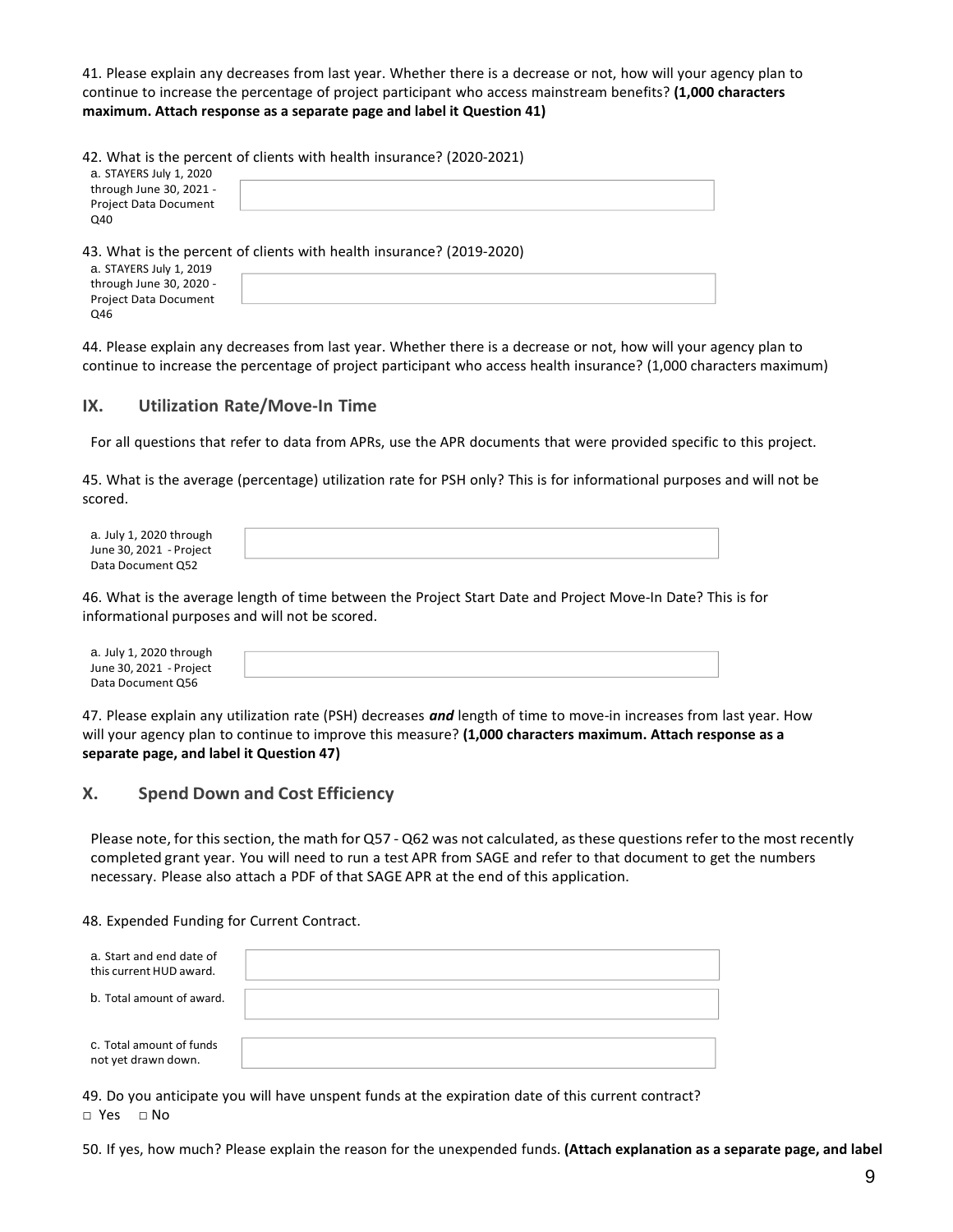#### **it Question 50.)** Enter N/A if not applicable.

51. Did you have unspent HUD funds at the expiration of grant terms in any of the previous years listed in Q52? □ Yes □ No

52. If yes, how much? (Enter 0 if all funds were expended and N/A if it does not apply.)

| 2020-2021 (ended in 2021, if<br>already expired) |  |
|--------------------------------------------------|--|
|                                                  |  |
| 2019-2020 (ended in 2020)                        |  |
|                                                  |  |
| 2018-2019 (ended in 2019)                        |  |
|                                                  |  |
| 2017-2018 (ended in 2018)                        |  |
|                                                  |  |

53. Have there been extenuating circumstances in drawing down funds such as a change in the grant year or execution of the contract?

□ Yes □ No

54. If yes, please briefly explain and identify grant years impacted. **(Attach explanation as a separate page, and label it Question 54)**

55. Please provide the dates (month/day/year) of each drawdown made under your most recently expired grant from the first drawdown to the last closeout one.

| Start and end date of<br>award                               |  |
|--------------------------------------------------------------|--|
| Drawdown 1                                                   |  |
| Drawdown 2                                                   |  |
| Drawdown 3                                                   |  |
| Drawdown 4                                                   |  |
| List all remaining dates<br>(enter N/A if no other<br>dates) |  |

56. What was the **total budget** for this project (include all financial resources, including in-kind) and the total HUD award for this project **for the most recently completed grant year**?

| a. Total Annual Budget |  |
|------------------------|--|
| b. Total HUD Award     |  |
| c. Start and End Date  |  |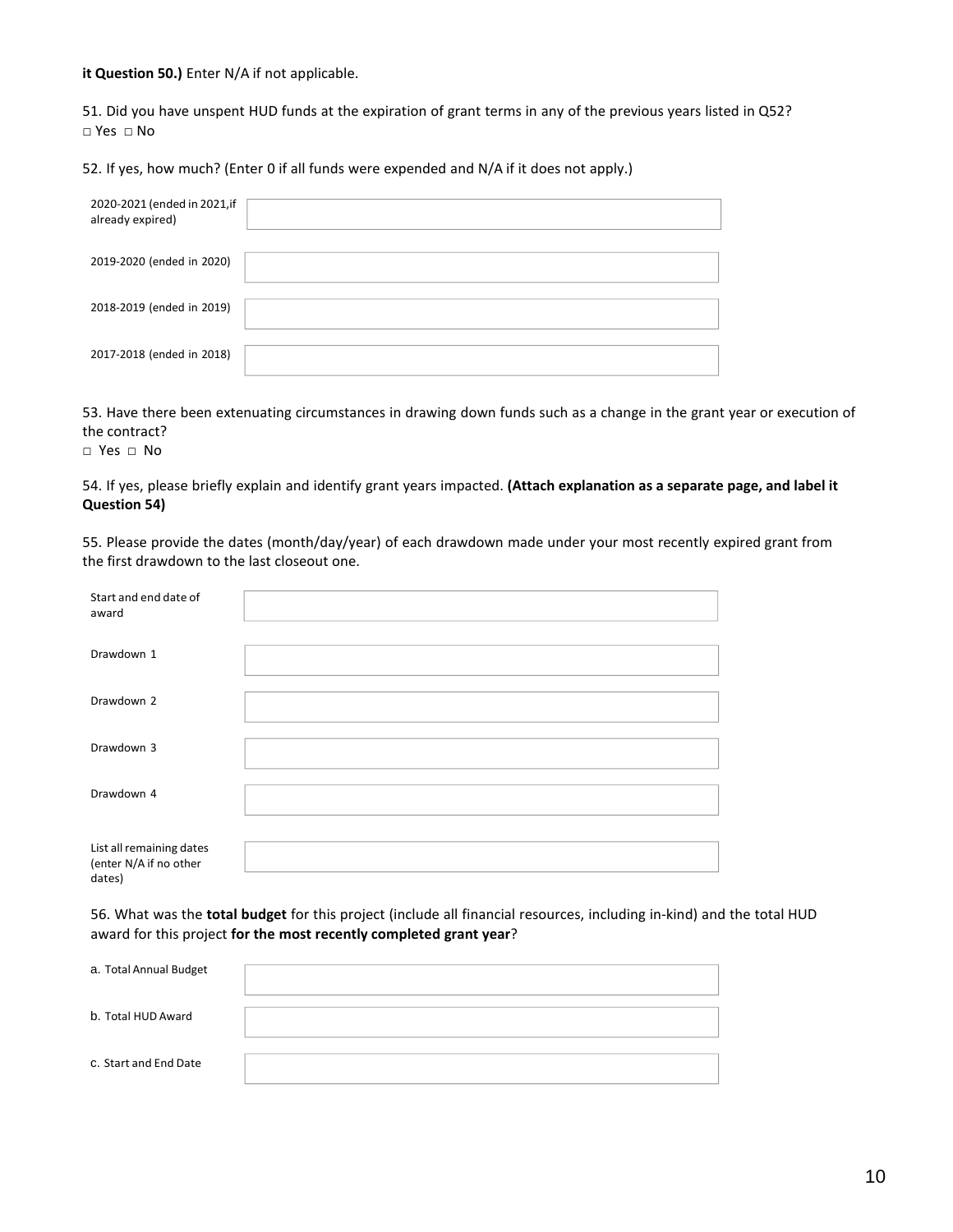57. How many persons were served during the above time period? (Q5a total from SAGE APR. Must attach PDF of SAGE APR at end of application.)

58. What is the average cost per person served (full project budget)? )

59. What is the average per person served (these HUD funds only)?

60. How many persons either remained in permanent housing or exited the project to permanent destinations over the course of the program year? ([APR Q23a, third from bottom row "Total persons exiting to positive housing destinations"] + [APR Q23b, third from bottom row "Total persons exiting to positive housing destinations"] + [APR Q5a, Stayers])

61. What is the average cost per exit to, or maintenance of, permanent housing over the course of the program year (full project budget)

62. What is the average cost per exit to, or maintenance of, permanent housing over the course of the program year (these HUD funds only)?

63. Does the applicant have any outstanding federal debt?

□ Yes □ No

64. If yes, please provide an explanation of debt owed and repayment arrangements. (If no, enter N/A. 250 characters maximum)

## **XI. Program Monitoring and Timely APR Submission**

65. When was your most recent HUD monitoring visit (Enter N/A if not applicable.)?

66. Please provide an explanation for any open or unresolved findings or concerns, from the above visit. (Enter N/A if not applicable. 500 characters maximum)

67. Has the agency had any site visits/monitoring from ANY funder (private or government, including HUD ESG) since July 1, 2019 (past two years) or ANY outstanding monitoring or audit findings or concerns, even if prior to July 1, 2019.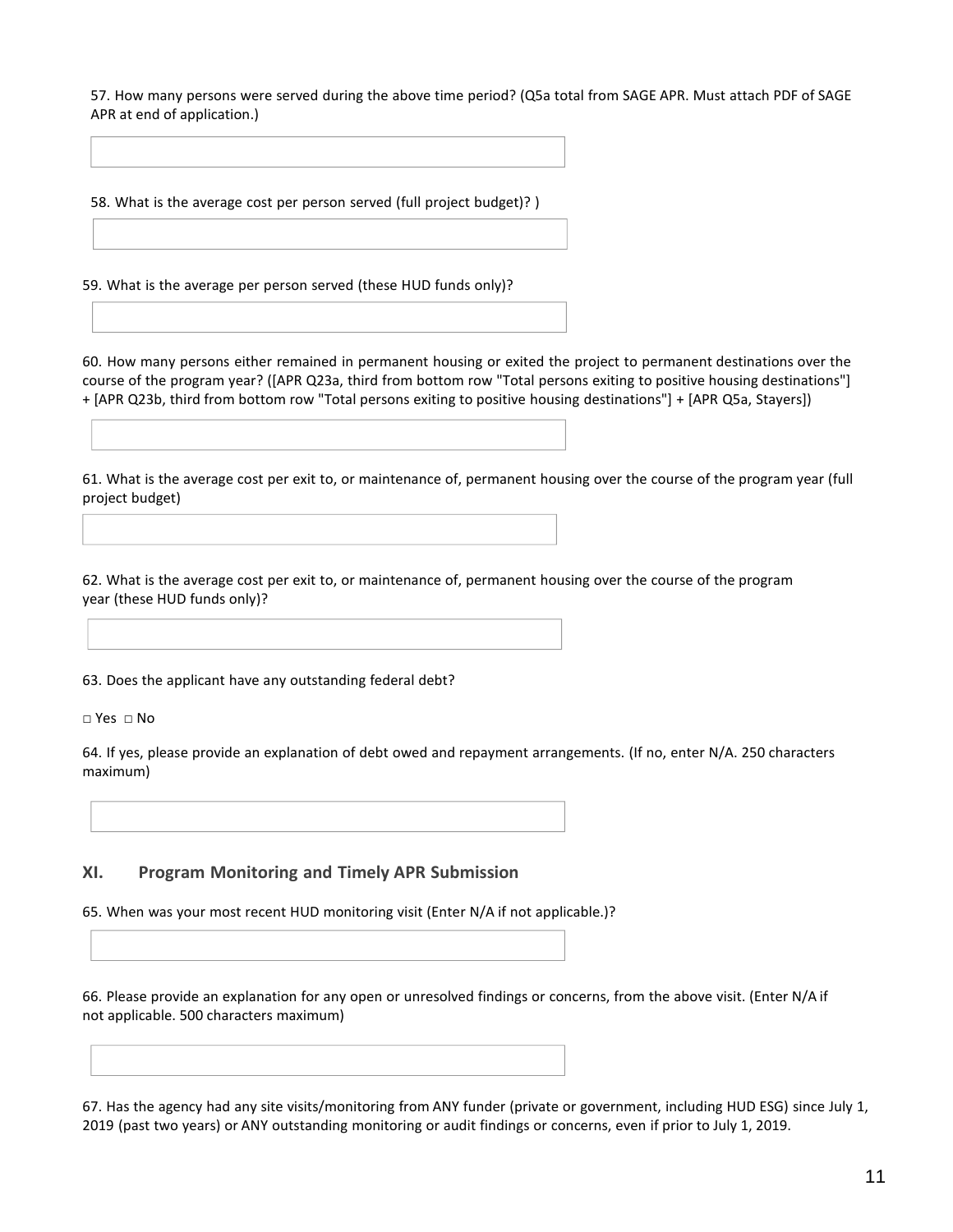If yes to EITHER, **attach any and all correspondence** regarding the results of these site visits (including any concerns/findings and letters addressing such) to the end of this application.

□ Yes □ No

68. Please list all site visits/monitoring since July 1, 2019. (Enter N/A if not applicable.)

69. Within your organization, please describe what actions are done to evaluate project and agency performance. (1,000 characters maximum)

70. Ending date for the last completed grant year?

71. Date the APR for last completed grant year was submitted and accepted in SAGE?

# **XII. Match Funds**

HUD requires a 25% match (minus leasing) for this funding. This needs to be based on current commitments at the time of project application, covering the requested grant operating period/term, and NOT based on projections. **Documentation should be attached to this application and dated within 60 days ofthe HUD application deadline (November 16, 2021).** For additional guidance on match funds, please refer to the project guides or search for "match" on the FAQs on the HUD [Exchange](https://www.hudexchange.info/coc/faqs) website.

72. Do you have all required and acceptable match commitments and documentation? □ Yes □ No

73. Do you acknowledge that failure to have the required and acceptable match documentation may result in this project being excluded from the project listing (that is, not ranked for future funding)?

□ Yes □ No

#### **XIII. Attachments**

Please attach the following required documents as part of your application. If any do not apply, please upload a PDF indicating "this question does not apply" so that it is clear you did not fail to submit documentation.

74. Please attach your complete intake package. This is required.Attach this document in PDF format.

75. Please attach your house rules and policies. This is required.Attach this document in PDF format. .

76. Please attach your client handbook. This is required. Attach this document in PDF format.

77. Please attach your client termination and appeals process. This is required. Attach this document in PDF format.

78. Please attach your client comments/suggestions form. This is optional. Attach this document in PDF format. .

79. Please upload any additional project documents. This is optional. Attach this document in PDF format.

80. Please upload attach Match verification letters. This is required. Attach this document in PDF format.

81. Please attach a recent SAGE APR. This is required. Attach this document in PDF format. .

82. Please attach any and all correspondence related to site visits/monitoring (with or without concerns) that cover visits

since July 1, 2019. This is required for agencies who received correspondence related to site visits/monitoring.

83. Please attach the signed MOU between [Fulton County and](https://partnersforhome.org/hud-funding/) the applicant. This is required.

Attach this document in PDF format.

# **XIV. Supplemental Questions**

These questions are used to supplement your local competition application and provide answers that strengthen the overall CoC application submitted to HUD. Bonus points may be permitted for answering questions; please refer to the Renewal Project Scoring Tool for more information. For questions that do not relate to your project or organization, enter N/A.